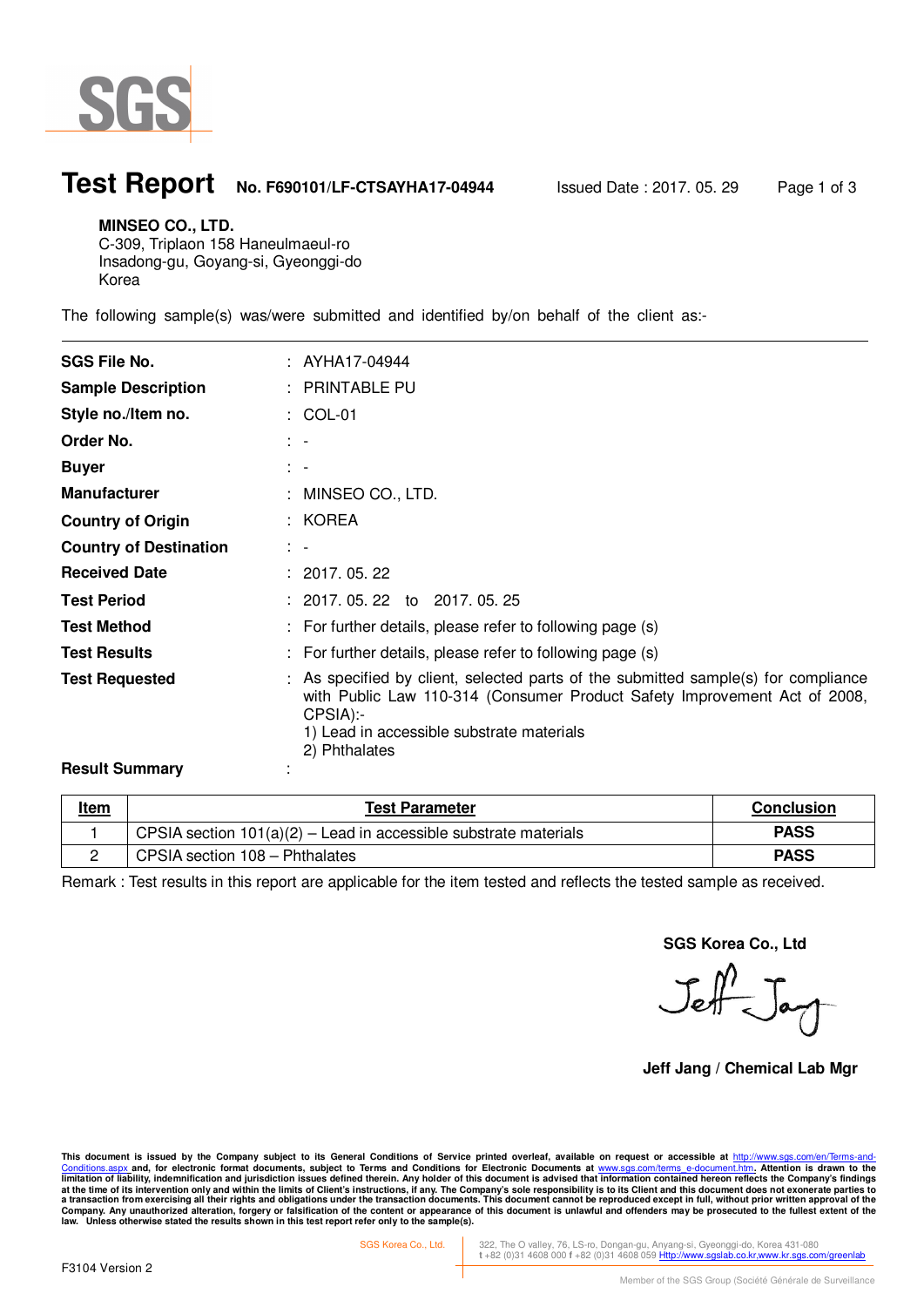

## **Test Report No. F690101/LF-CTSAYHA17-04944** Issued Date : 2017. 05. 29 Page 2 of 3

### **Result(s)**

### **1) Lead in accessible substrate materials**

Method (non-metallic materials): CPSC Test Method: CPSC-CH-E1002-08.1. Analysis was performed by ICP-OES.

| <b>Test Items</b> | <b>MDL</b> | Result(s)   | <b>Permissible Limit</b> |
|-------------------|------------|-------------|--------------------------|
| Lead (Pb)         | $0.002\%$  | ND          | 0.01%                    |
| <b>Conclusion</b> | ٠          | <b>PASS</b> | $\overline{\phantom{0}}$ |

#### Sample Description:

1. White PU

Note:  $(1)$  ND = not detected  $(<sub>MDL</sub>)$ 

(2) MDL = Method Detection Limit

(3)  $% =$  percentage by weight

#### **2) Phthalates**

Method: With reference to CPSC-CH-C1001-09.3. Analysis was performed by GC-MS.

Concentration of phthalates in components of toy that can be placed in the mouth or childcare article

| <b>Test item</b>                    | CAS No.                    | <b>MDL</b> | Result(s)   | Permissible<br>Limit |
|-------------------------------------|----------------------------|------------|-------------|----------------------|
| Dibutyl Phthalate (DBP)             | 84-74-2                    | $0.005 \%$ | ND          | 0.1%                 |
| Benzylbutyl Phthalate (BBP)         | 85-68-7                    | $0.005 \%$ | ND.         | 0.1%                 |
| Bis-(2-ethylhexyl) Phthalate (DEHP) | 117-81-7                   | $0.005 \%$ | <b>ND</b>   | 0.1%                 |
| Diisononyl Phthalate (DINP)         | 28553-12-0 /<br>68515-48-0 | $0.005 \%$ | ND.         | 0.1%                 |
| Di-n-octyl Phthalate (DNOP)         | 117-84-0                   | $0.005 \%$ | <b>ND</b>   | 0.1%                 |
| Diisodecyl Phthalate (DIDP)         | 26761-40-0 /<br>68515-49-1 | 0.005%     | <b>ND</b>   | 0.1%                 |
| <b>Conclusion</b>                   |                            |            | <b>PASS</b> |                      |

#### Sample Description:

1. White PU

Note:  $(1)$  ND = not detected  $(<sub>MDL</sub>)$ 

- (2) MDL = Method Detection Limit
- (3)  $% =$  percentage by weight
- $(4) 1\% = 10000$ ppm (mg/kg)

This document is issued by the Company subject to its General Conditions of Service printed overleaf, available on request or accessible at <u>http://www.sgs.com/en/Terms-and-</u><br><u>Conditions.aspx </u>and, for electronic format do limitation of liability, indemnification and jurisdiction issues defined therein. Any holder of this document is advised that information contained hereon reflects the Company's findings<br>at the time of its intervention onl